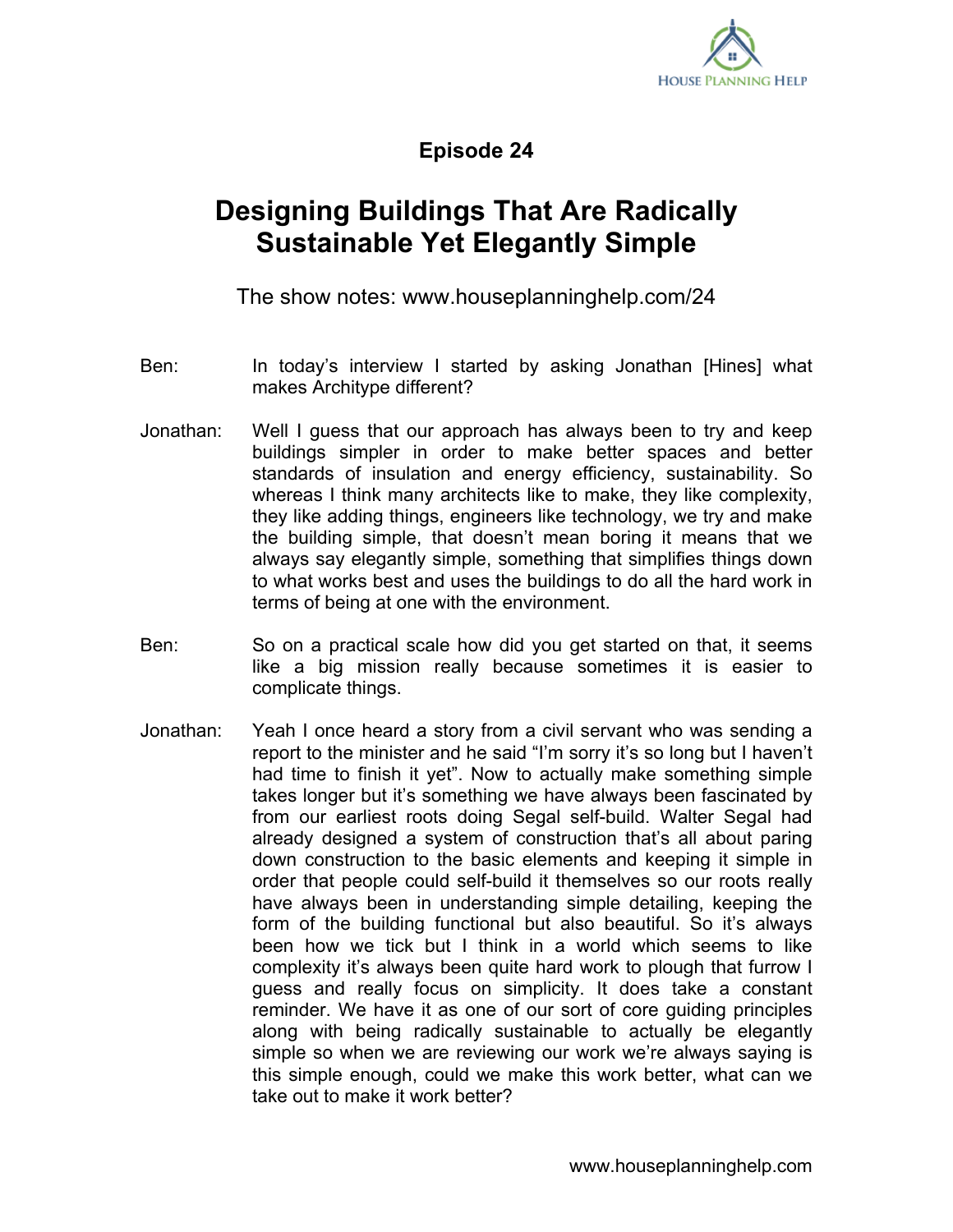

- Ben: What demands do we have for the buildings that we live in these days?
- Jonathan: Um, well, demands I guess have always been, have been increasing gradually, people have a higher aspiration for comfort than they maybe did fifty years ago and there is higher regulatory requirements on efficiency and there is more awareness about the wider sustainability of materials so I think on many levels, year by year, there's more awareness about the importance of doing things to a high standard but achieving that I think is the big challenge, how do you do that?
- Ben: And Passivhaus I notice that you are very much into that, are all your buildings Passivhaus now?
- Jonathan: Not all of them but more than half of our current work is being designed to Passivhaus which is a lot when you think how much there is in the UK. We have been one of the pioneers of Passivhaus. There's a few other architects and now it's taking off in quite a big way. But we adopted Passivhaus because for us it seemed to offer a logical framework to actually do what we were tending to do anyway but a rigorous analysis, discipline, and a quality assurance process in terms of design and construction rather than just basing it on our intuitive assumptions which we, guided us in that direction actually to give us the rigor of a tool that actually helps us to achieve things.
- Ben: And are certain buildings lending themselves more to that than others or can it be anything in your portfolio because I know that you have basis in schools for example?
- Jonathan: Passivhaus can be applied to any type of building and people sometimes get confused by the word house, they think it's just domestic. In the English translation it is, in the German it actually means building and it applies to any type of building, so we're currently, we've done a number of schools as you say we've done three finished and certified Passivhaus schools but a fourth school currently Passivhaus school on site at the moment. We're also doing a major research building for the University of East Anglia, we've just got planning permission for a church to Passivhaus in Sheffield, we are currently designing an Archives and Records Office in Herefordshire to Passivhaus and we are doing quite a few individual houses and a major housing development of a hundred and fifty houses. In Germany people are doing fire-stations, hotels, hospitals, anything really.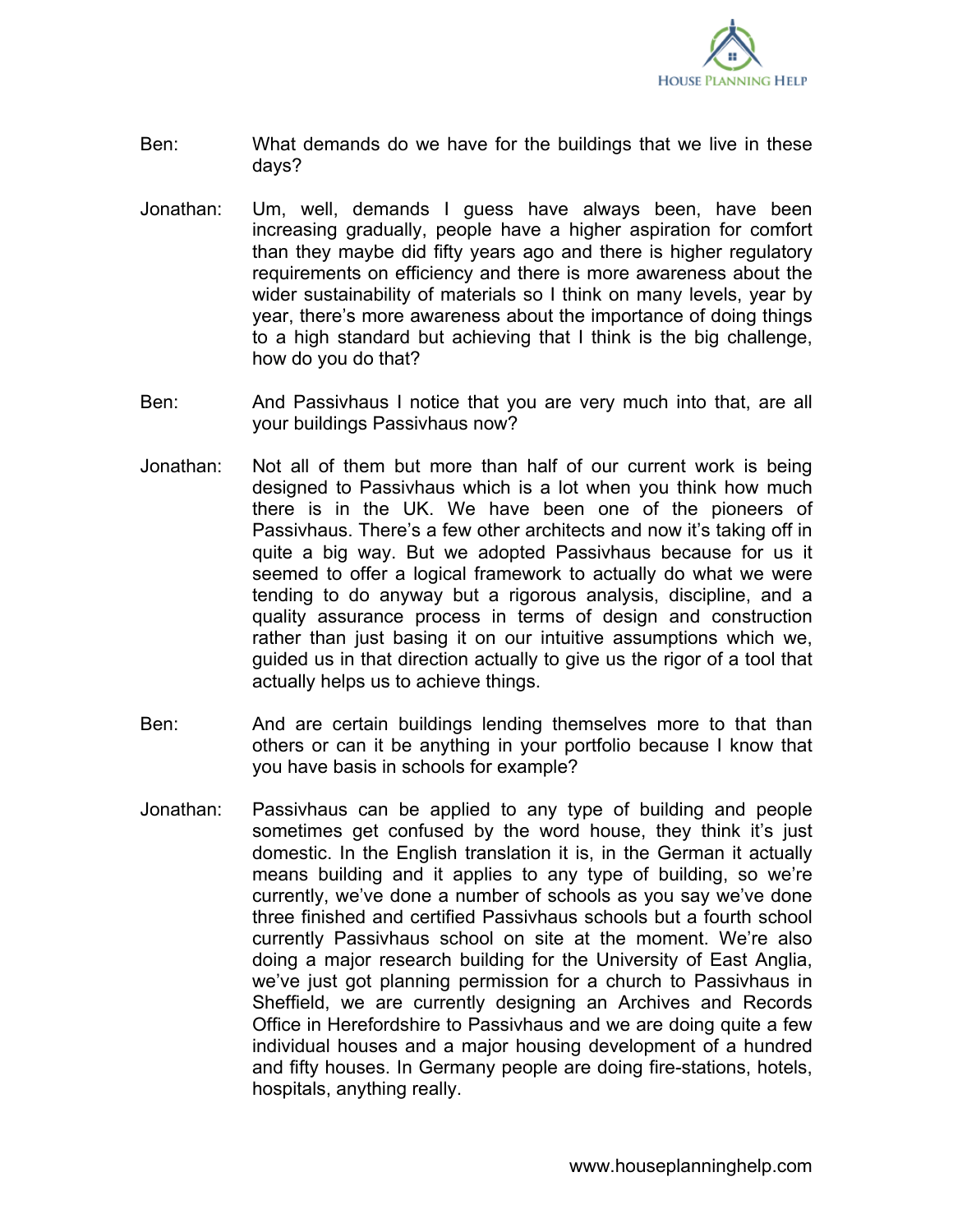

- Ben: Thinking about the project that you've got on creating a development where did you start on that at this, almost affordable housing cause that's the other thing about Passivhaus that people sometimes say oh it costs a bit more and you have a different view on that.
- Jonathan: Yeah, I mean I guess our view on that has been framed by the history of all the buildings that we have done have always been, and this is long before doing Passivhaus, the high levels of sustainability we have achieved have all been within tight and standard budgets.

So for example we did the first BREEAM 'Excellent' primary school in the UK for Wolverhampton City Council with no extra budget again by keeping it simple and focusing on that. When we suggested to the same client that we should do Passivhaus they said we like that idea but you have got no more money so we had to do it for the same price. We did that by building in from first principles by keeping it, the form of the building simple, the section simple, the detailing simple, the window arrangement simple but again if you have seen them hopefully you would agree that they are not boring.

When it comes to the housing development you've just mentioned, I think housing is a much bigger challenge because the costs are much lower already. Housing developers build to a very very low price as you are aware but also to a low standard I think on the whole. When we've talked to developers, with the exception of one or two smaller scale developers who we've done some interesting work with, most bigger house developers aren't particularly interested in improving design quality nor sustainability because they can sell what they produce because there is little choice in the market. So we decided to go it alone and do our own development so we founded a new company in partnership with retired Swedish businessman who'd approached us because he had seen, when he moved to England, in his opinion how backward UK construction is. He just said well in Sweden we build houses in factories, why on earth do you build them brick by brick on site, and so the whole idea of Archihaus is from first principles to come up with a way of designing houses that are optimised from first principles to Passivhaus, to lay out the site so it is optimised from first principles to achieve Passivhaus and then to prefabricate those houses in a new house factory that plan to establish to do. Basically at every level we're trying, working very hard with a big focus on improving quality and achieving Passivhaus.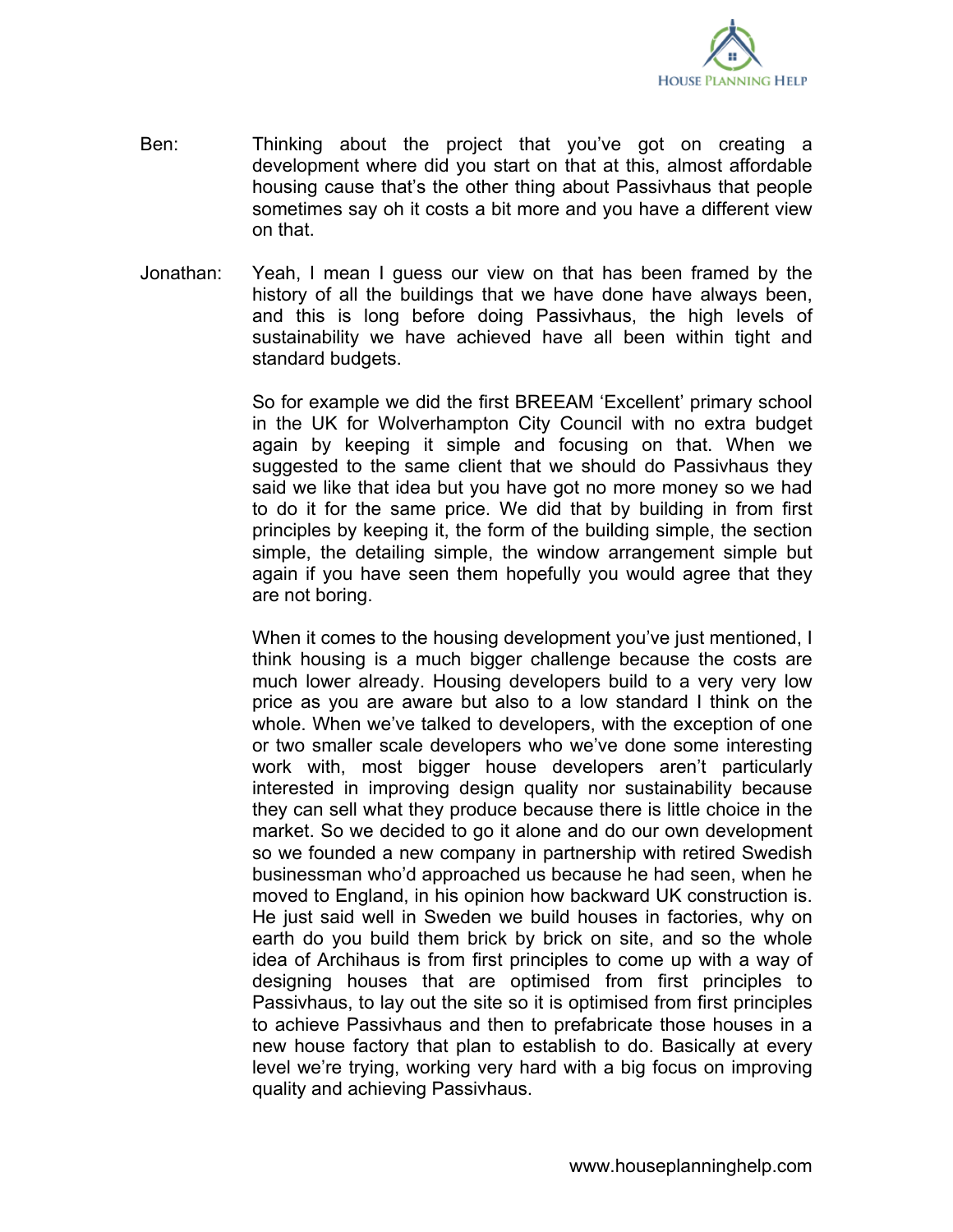

- Ben: Again is that something that's perhaps in our minds a little bit that having it in a factory is not a good idea? Is it just something that perhaps we've got to get used to?
- Jonathan: Yeah, I think most buildings are largely built on site in the UK but in Germany and Sweden it's a well established industry that houses are built, both developments and lot of one off houses, in factories and that leads to an amazing level of quality. I've visited a number of Swedish factories and was this week actually visiting factories in Germany. The attention to detail and the quality of construction is way, way in advance of anything I've seen in the UK so I think prefabrication in the UK psyche harks back to the sort of prefabs that were put up after the war as a quick solution. What we are talking about in terms of modern house factory production is something of a different order of quality than anything I've seen in the UK.
- Ben: Maybe you could talk us through the housing development that you've got there. We're actually lucky enough that we are in a room that we've got these pictures on the wall which is detailing it. Has it all got the go-ahead now?
- Jonathan: We submitted it for planning application. We don't expect it to get through the process of that for about three months. That's the time it takes. It went in last month and it will take about three months to go through.

We are based in rural Herefordshire where there is a big housing need but a big challenge in finding appropriate sites to build enough houses. People generally don't like new houses being built in their village and I totally understand why that might be. I think it is often the case that people are against it because what is on offer is high density suburban poor quality and not appropriate to a rural site and so what we set out to do was to see if we couldn't come up with a new approach that would not only be Passivhaus but also would be of higher quality in terms of its design of buildings and landscape, in particular to be appropriate to its rural setting.

So we started off by doing a study of typical Herefordshire vernacular architecture and the character of the Herefordshire landscape and set out to reinterpret that in a modern contemporary way. Instead of a suburban character site which most developers do with wide roads, kerbs, pavements, fences, parking spaces etcetera, etcetera which has a whole suburban feel to it, we have designed a layout which is of lower density with winding lanes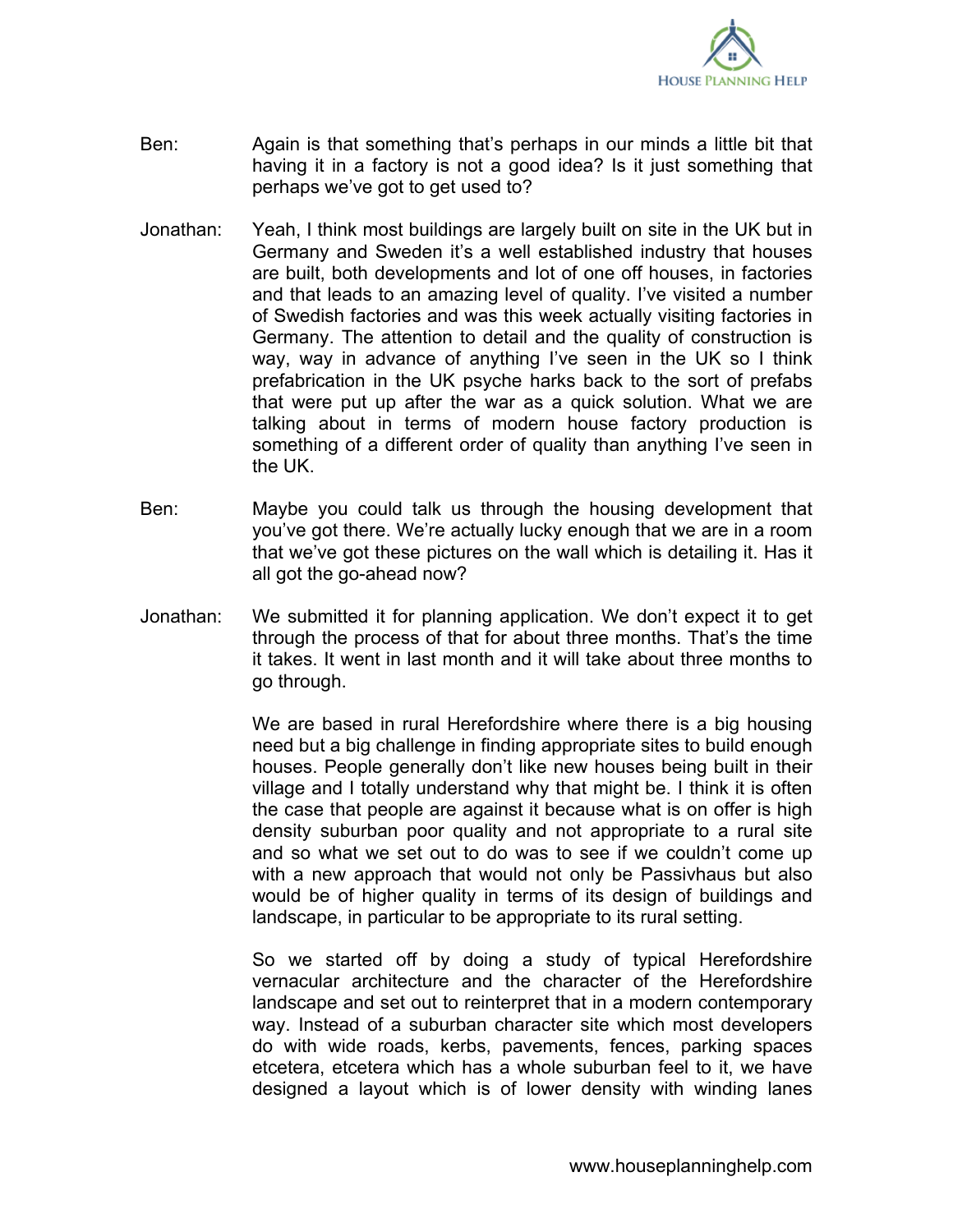

winding through a sort of landscape with hedgerows and swales and ditches and orchards so it's very much reflecting the character of the Herefordshire landscape. It will feel completely different to a normal housing development because of that and it's got generous areas of shared open space, allotments for areas of food growing etcetera.

Then the houses themselves, what we discovered which is quite interesting is the typical vernacular building in Herefordshire like the one we are sitting in here tends to be shallow in depth, wide in frontage with a roof running along the length. Most developer houses tend to be narrow in width deep in plan which means you get far less daylight and sunlight into the depth of the house whereas in the traditional vernacular houses they tend to be wider and got more light into them. When you do a Passivhaus analysis you are better off with a slightly wider house that gets more solar gain and better daylight so actually the traditional vernacular form and the Passivhaus optimised shape actually have a very strong synergy together which I also think in retrospect is not that surprising because old vernacular houses were built to maximise their relationship to the environment. They had small windows for cost and buildability but they wanted to get as much daylight in as possible so we were able to reflect that but reinterpret that in a modern way and come up with something which we think is of a scale and form and material character that is appropriate but modern, set in a rural landscape which is more appropriate.

- Ben: I notice just towards the end there you said the word modern. Is that something again that we struggle with a bit in the UK, particularly when we have this vernacular which can seem very nice but I know having grown up in a village that you almost see the new modern thing and get scared by it a bit or it, it feels like it doesn't fit in. So this is very much something that's going to form part of this village and feel alive . . .
- Jonathan: Yeah I think it'll fit in because it is of a form and scale that's appropriate but in terms of its internal character it has the ability to be quite open plan. If people want to they can obviously have separate rooms but it is designed because it is shallower and wider it can be more open plan more flexibly and in terms of the windows and the detailing it will have a crisp modern feel to it. I don't think people will be put off by that. I think there's quite a . . .

Whenever we have clients to actually work with as opposed to what your perception that comes through the house builders, when we work with self builders they like airy spaces, slightly higher ceilings,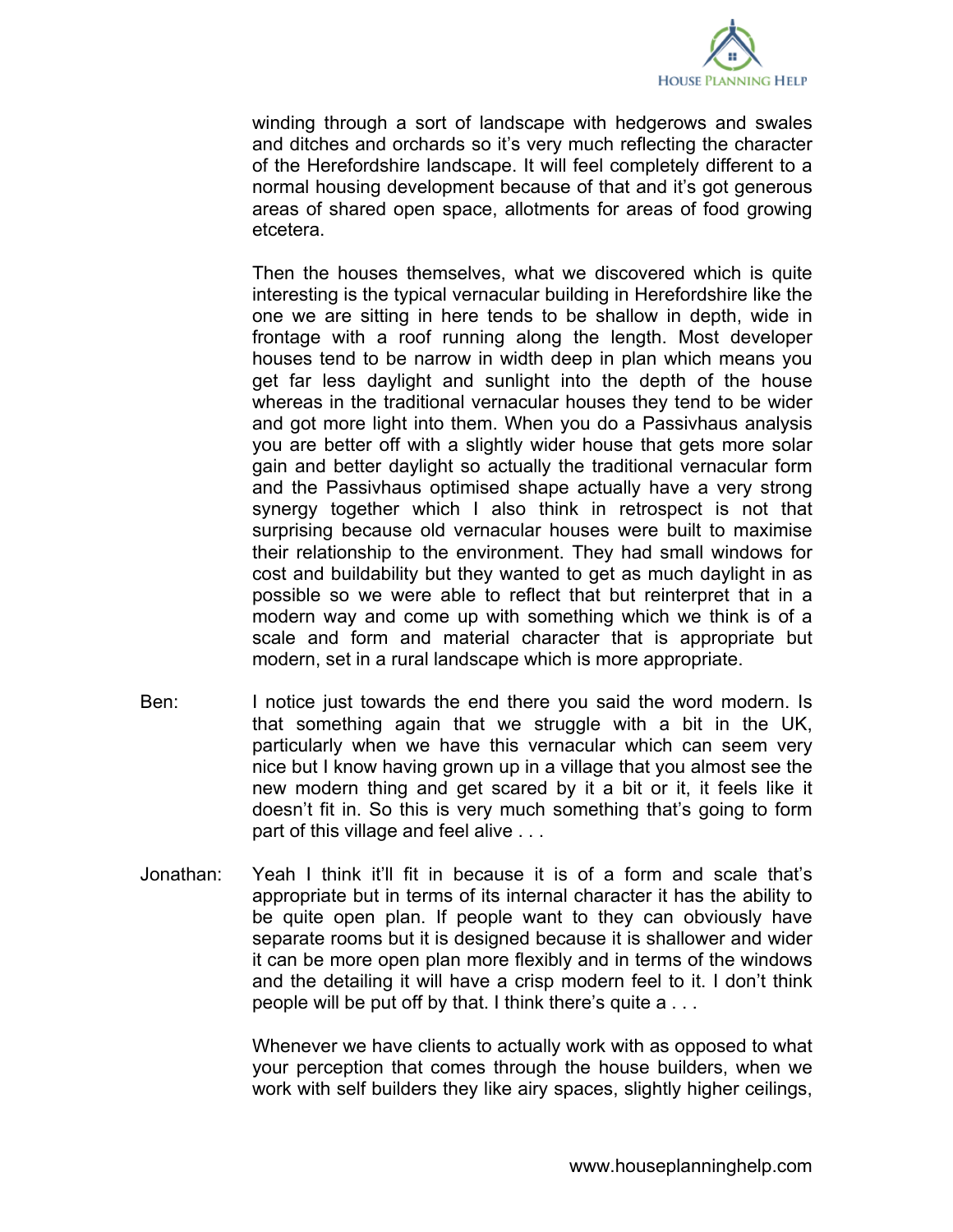

more open plan feel, modern materials, modern detailing and I think programmes like Grand Designs people have actually, I think awareness has changed of design quality and I just don't think the housing developers have caught up with that yet.

- Ben: Is there a situation where they are going to be caught out because you can't make these changes overnight? I do think you are right that people are coming to demand different things of their housing and with the internet and with shows like Grand Designs you can see what you could have now and it seems silly mimicking these styles from the past that aren't even really done that well anyway.
- Jonathan: Yeah, I think so and I think there are some quite good examples of modern housing in urban situations which is much more contemporary and all the evidence is that they have sold and people like them. I think it's more the mass housing market in subsuburban and rural areas where the quality issue has not really hit yet.

Interestingly earlier or last year the RIBA Future Homes Commission actually reported some very interesting findings that people liked the idea of a modern house but they tended not to buy them because what they saw in them was of poor architectural quality. So the things they like in a house are light airy spaces, high ceilings, you know, good sized windows. Now they see those in a Georgian or Victorian house and they don't see those in the new houses that they look at. So they'll buy an old house albeit it's cool and draughty and it's going to cost a fortune to heat because the architectural qualities there overweigh those sort of practical things.

My belief is that if we can combine the practical things of energy efficiency and lower running costs with good architectural quality then we are on to a winner. Now, although for us a hundred and fifty houses is quite an ambitious thing, it's a pinprick in terms of housing needs across the country. I would love to believe in the long term we could actually have an influence on changing the industry, but we'll see.

- Ben: I think you are certainly taking a big step in that direction so I'm very excited to see how it goes on. Are you always with an eye on the future because to me this development is quite futuristic but are you always thinking what is the next step?
- Jonathan: Yeah, I guess we are. I think throughout our nearly now thirty years of practice we have always been exploring new ways of doing things, not particularly for the sake of being innovative for the sake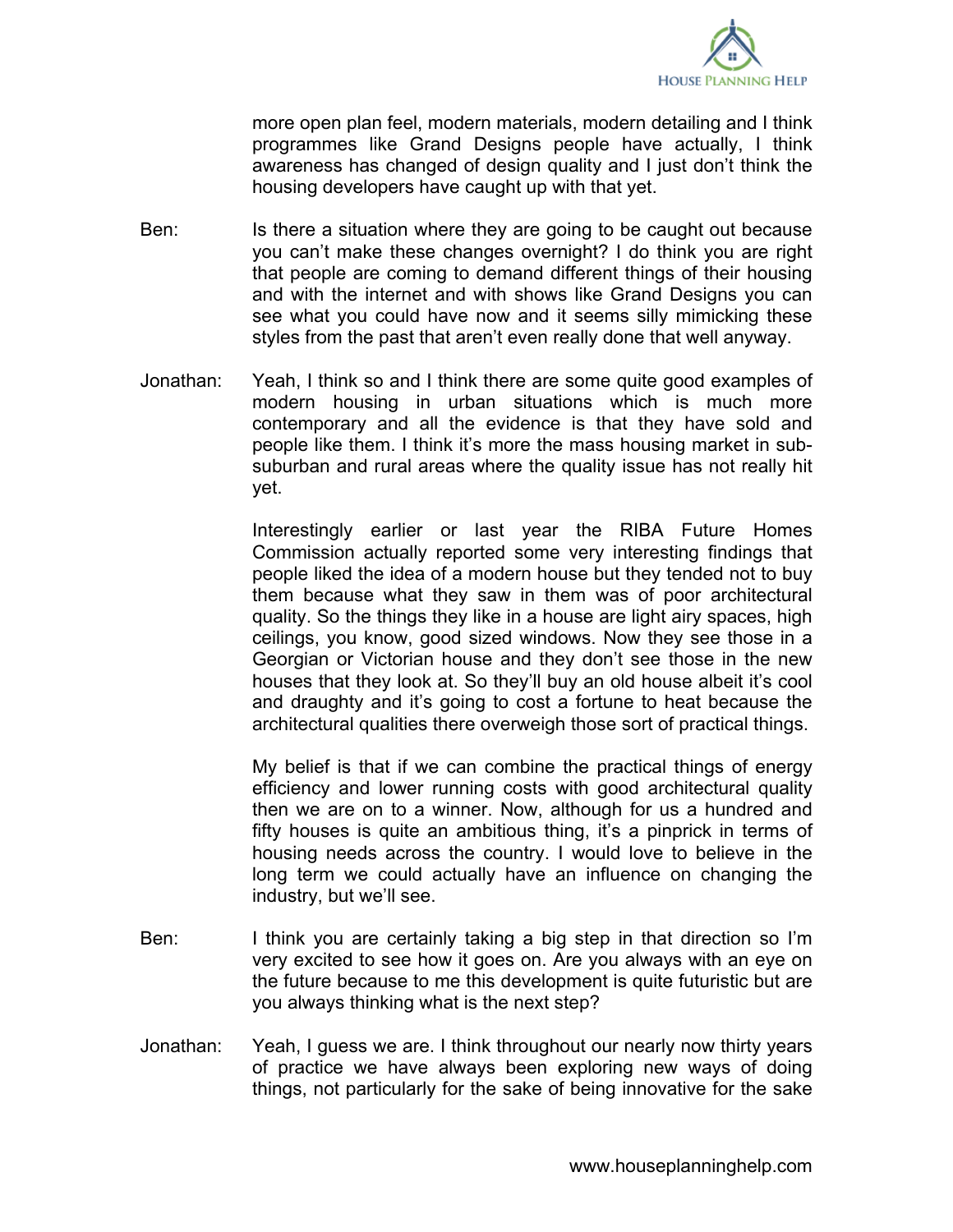

of it, but because we are always striving to try and find more sustainable ways of building and constructing, ways to save energy, different materials that can be used to create more beautiful buildings. I think that we've just been driven by that and people have come to work for us because they like to, they are personally committed to sustainability and design quality and actually believe in the ability of design to do that so I guess it's been a restless quest and will continue.

I think in different ways we have always pushed the boundaries and in some ways led the industry. Twenty years ago we were slightly laughed at being on the hairy eco-fringe you know doing slightly strange things. Now I think you know we've gained a degree of respect for the way we've pioneered and led the industry. Yeah I hope we can continue doing that.

- Ben: And some of these materials that you are talking about, what would you say are the most sustainable of them? Is it just going back to things like wood?
- Jonathan: Yeah, I mean we've tried out lots of different materials over the years and obviously found some work really well and others have been more difficult and others are appropriate to certain situations. So we have used straw bale, we have used earth construction which in some places are beautiful things to do. In other places, for mass housing or schools, would be much harder and maybe less appropriate. I guess we've honed in on a fairly robust palette of what we're confident are renewable and sustainable materials. Yes we do use a lot of timber, we do use quite a bit of home grown timber. We use insulation made from recycled newspaper, we've got a range of mineral and organic paints and stains that we regularly use, floor finishes in lino and rubber, certain window specs for triple glazing and, have different performances so a whole set of materials and products that we've tried and tested and we know where they've come from and we are confident in their sustainability.
- Ben: Do you try to avoid other technologies? I know this simplicity of form is great but I don't see any solar panels on the roofs here. Are you still under the impression that there will be infrastructure, it's about sorting out the houses to the best that they can be?
- Jonathan: Yeah I think my belief is that buildings well designed are really good instruments of saving energy. I don't think they are particularly good generators of energy. They can be if you've got a large south facing roof, then maybe photovoltaics can be a good option, but many